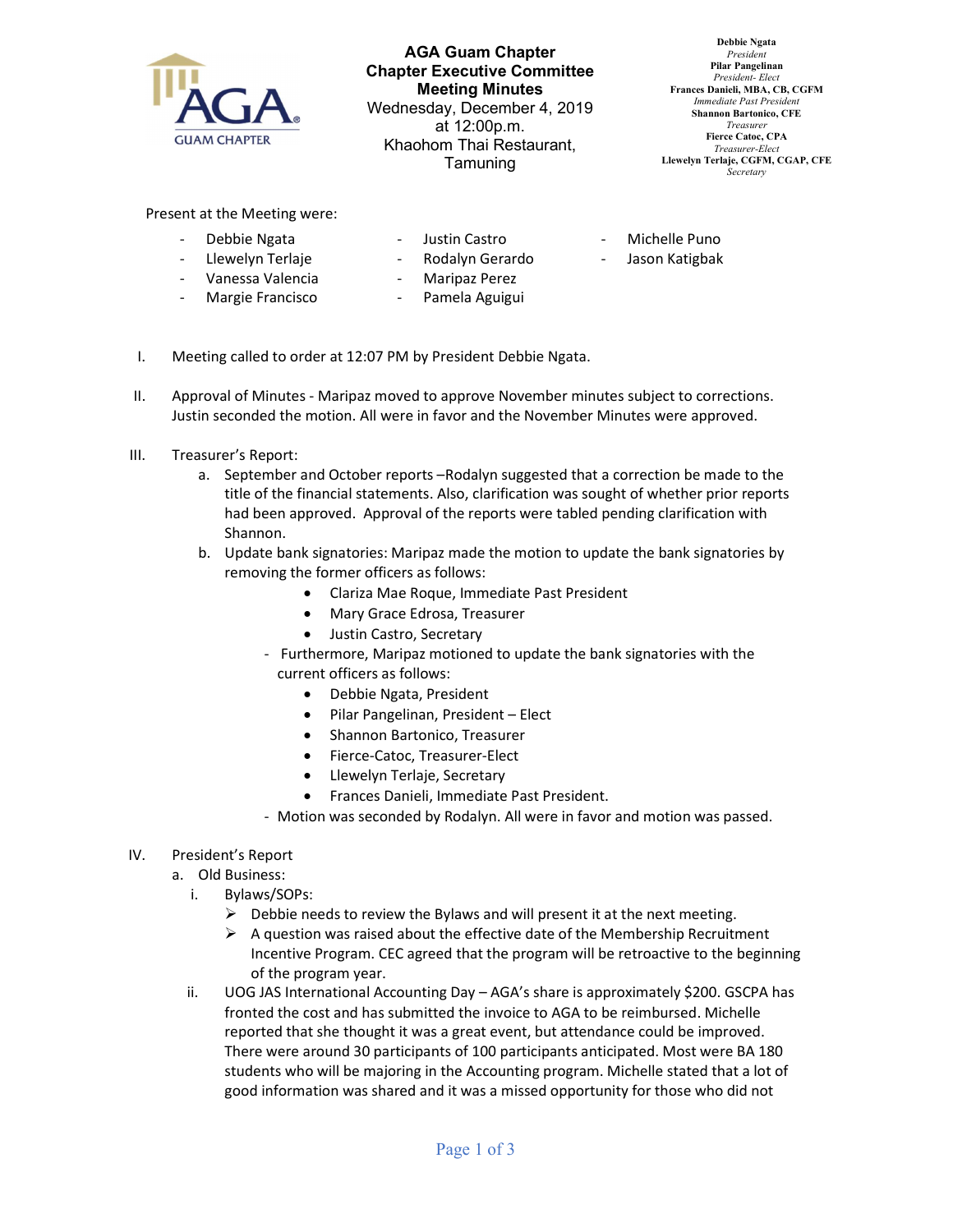

AGA Guam Chapter Chapter Executive Committee Meeting Minutes Wednesday, December 4, 2019 at 12:00p.m. Khaohom Thai Restaurant, Tamuning

Debbie Ngata President Pilar Pangelinan President- Elect Frances Danieli, MBA, CB, CGFM Immediate Past Presiden Shannon Bartonico, CFE Treasurer Fierce Catoc, CPA Treasurer-Elect Llewelyn Terlaje, CGFM, CGAP, CFE **Secretary** 

attend. As a suggestion, Jason stated to start earlier in terms of planning. Jason noted that the committee was looking into obtaining statistics as it appears the number of accounting students has declined and organizations should work together to also promote the profession.

Doreen informed the group that if there is an intention to survey the students, there needs to be an approval by UOG and the Institutional Review Board. The Accounting program has been improved and the full-time faculty should also be asked. Professionals should also be considered to seek their expectations of Accounting graduates they hire.

Debbie mentioned that a separate meeting or a task force should be created to further research and discuss the matter.

- iii. Purchase of projector and clicker/pointer Debbie is in the process of obtaining quotes.
- b. New Business:
	- i. Mentoring partnership with GSCPA Jason passed out the GSCPA CPA Pipeline Initiative Framework which involves: (1) CPA mock exams, (2) Prometric Tour, (3) Accounting Workshops, (4) Visiting Professor Program and (5) Mentorship Program. GSCPA has worked with AGA and GBOA for some of these areas and they have done the first four initiatives and want to begin working on the Mentorship Program, the last part of the framework. Jason stated that a framework and some policies and procedures is needed regarding the Mentorship Program.

He suggested a subcommittee be established and have the proposal be approved by both boards. Some suggestions would be to include Rachel being the Director of Young Professionals, and Llewelyn and Rodalyn based on their participation in the Executive Leadership Development Program. A recommended timeline will be to start planning this coming Spring semester and launch the program in the Fall semester.

Another suggestion was to reach out to AICPA for some information on their initiatives. Rod will try to reach out to some of her contacts from the AICPA leadership program she participated in.

Maripaz also asked Michelle of some topics that students may be interested in receiving training. Some suggestions were internal controls, time management, stress management, and other personal development workshops.

## V. Committee Reports:

- a. Program:
	- On December 18<sup>th</sup>, 6pm-9pm, at the Hilton (near the café area), the Young Professionals committee and JAS will host the AGA Christmas Party. Tickets will be provided for drinks. Price will be the same as the lunch meetings. IDs would need to be checked and those under 21 will be denoted.
	- JAS will be given \$500 as the budget for the prizes and other materials for the games.
	- Debbie requested for at least one ice breaker game.